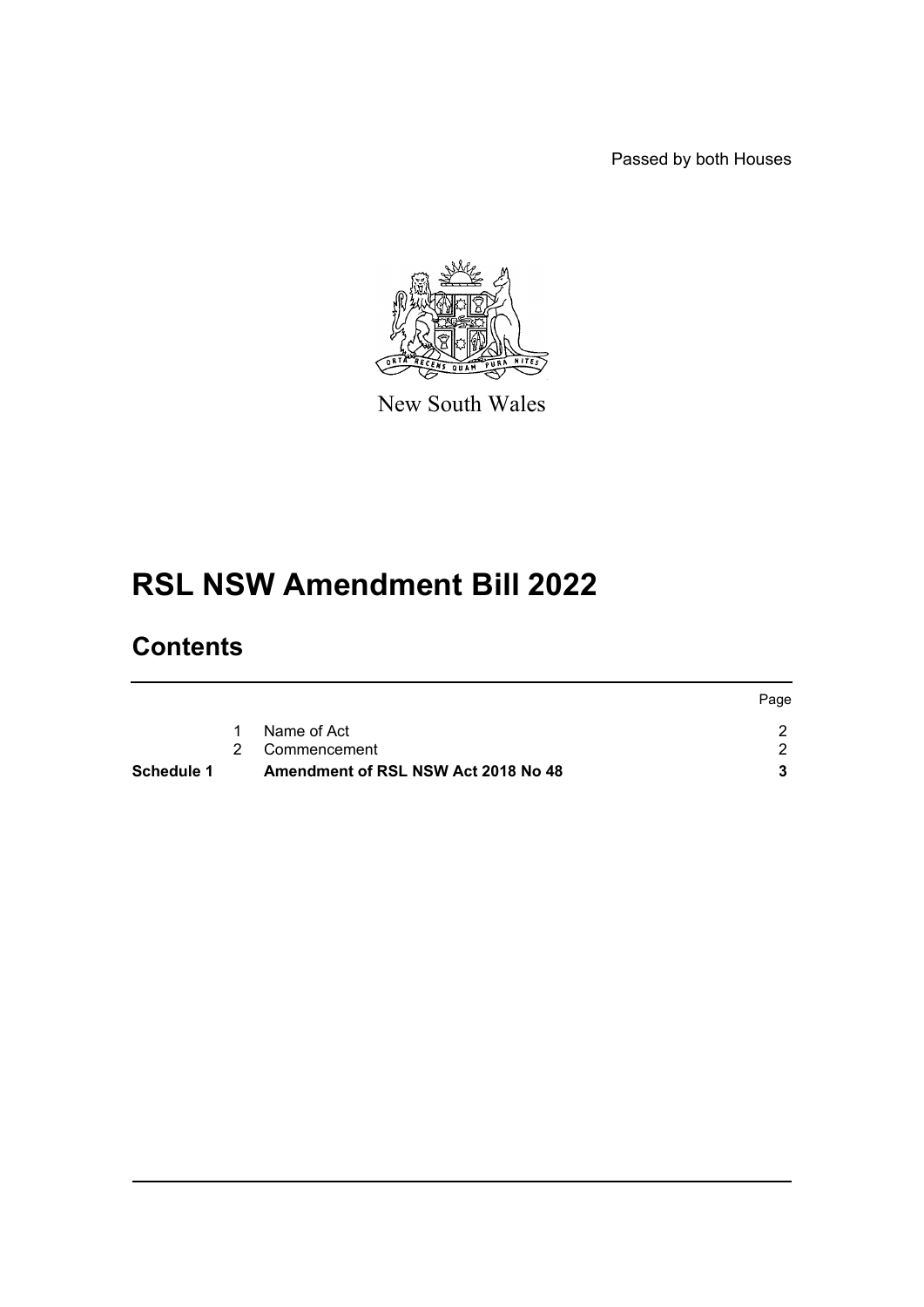*I certify that this public bill, which originated in the Legislative Assembly, has finally passed the Legislative Council and the Legislative Assembly of New South Wales.*

> *Clerk of the Legislative Assembly. Legislative Assembly, Sydney, , 2022*



New South Wales

## **RSL NSW Amendment Bill 2022**

Act No , 2022

An Act to amend the *RSL NSW Act 2018* to provide that duty is not payable under the *Duties Act* 1997 in relation to an act, matter or thing to give effect to the incorporation, under the *Corporations Act 2001* of the Commonwealth, of a sub-Branch of RSL NSW as a company limited by guarantee.

*I have examined this bill and find it to correspond in all respects with the bill as finally passed by both Houses.*

*Assistant Speaker of the Legislative Assembly.*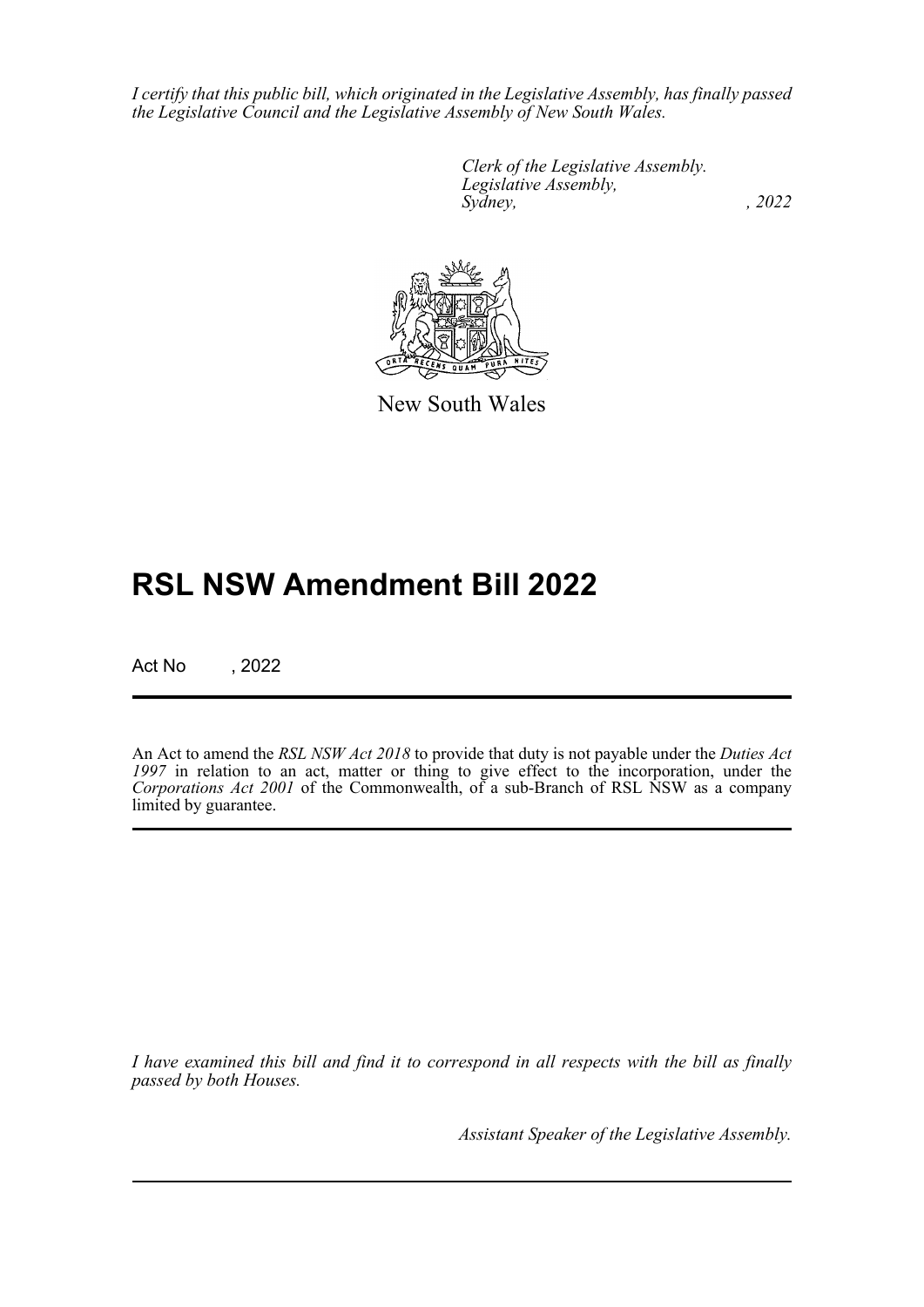#### <span id="page-2-0"></span>**The Legislature of New South Wales enacts—**

#### **1 Name of Act**

This Act is the *RSL NSW Amendment Act 2022*.

#### <span id="page-2-1"></span>**2 Commencement**

This Act commences on the date of assent to this Act.